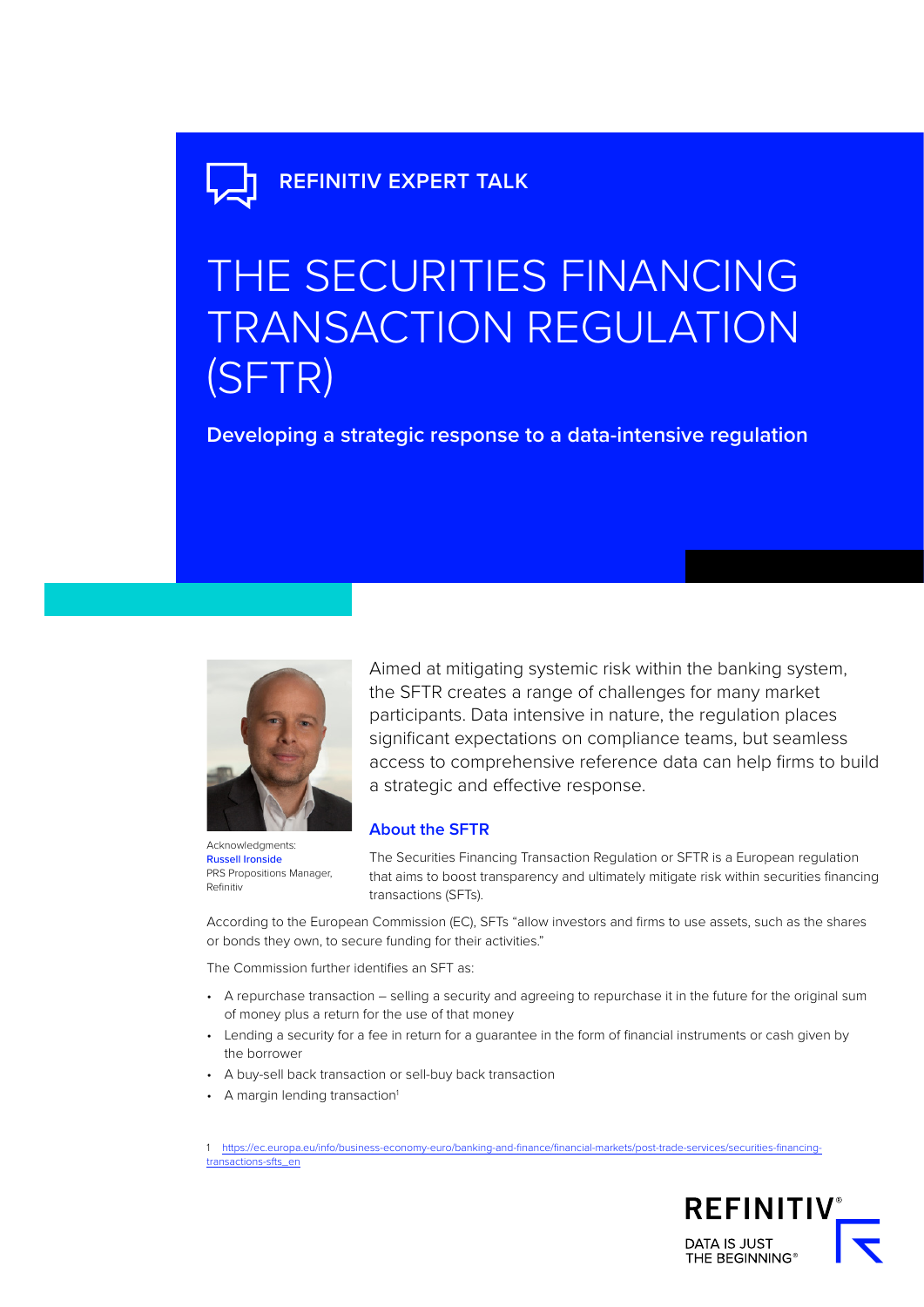The quality and fair use of collateral in SFTs has long been a source of risk and therefore of concern to the European Securities and Markets Authority (ESMA).

These concerns surrounding quality and fair use have arisen because firms may (sometimes even inadvertently) reuse collateral in complicated downstream transactions. This can effectively create a "house of cards" scenario where significant sums are involved, and the underlying collateral is insufficient to mitigate the inherent risk.

This sort of structure can lead to substantial fallout if and when future challenging trading conditions arise. Consequently, ESMA introduced the SFTR, which essentially requires:

- 1. All SFTs to be reported to central databases (trade repositories). ESMA has specified the set of fields that must be reported.
- 2. Specific rules and minimum transparency for the reuse of securities posted as collateral to SFTs.
- 3. Undertakings that the use of SFTs will be disclosed by investment funds.

## **Broad-based implications**

While the SFTR will undoubtedly improve transparency and lead to healthier levels of risk, it also has broadbased implications for many market participants, including banks, investment firms, insurance companies and many others.

Moreover, although it is a European regulation, it nonetheless has global implications for multinational firms with operations in Europe.

It is important for all impacted firms to be aware of their obligations under the regulation, and to adhere to specified implementation dates. The SFTR's first reporting dates for market participants vary, with specific dates as follows:

- July 13, 2020: Credit institutions, investment firms, central counterparties (CCPs), central securities depositories (CSDs) and relevant third-country entities
- October 12, 2020: Insurance companies, funds, institutions for occupational retirement provision (IORPs) and relevant third-country entities
- January 11, 2021: Nonfinancial counterparties

As a data-intensive regulation, the core challenges facing these firms center on data, and more specifically, on being able to access quality data that is robust, relevant and reliable.

#### **Developing a strategic response**

In order to develop a strategic response – both to the SFTR and other, ongoing regulatory changes and amendments – firms need to ensure that they start from a solid foundation of trusted data.

A range of regulatory changes and trends is shaping the financial services industry in 2020 and beyond, and it is therefore important that firms position themselves to respond to each new requirement in an ordered and timely manner.

Each new or amended regulation requires a different set of regulatory-specific reference data, and the sheer scale and scope of many of the changes afoot, including the SFTR, can be overwhelming.

Many of the underlying challenges relate to data and data management, and therefore the firms that are able to ensure uninterrupted access to the right data – data that is relevant, accurate and of the highest quality – will already have a firm foundation from which to launch each regulatory-specific response.